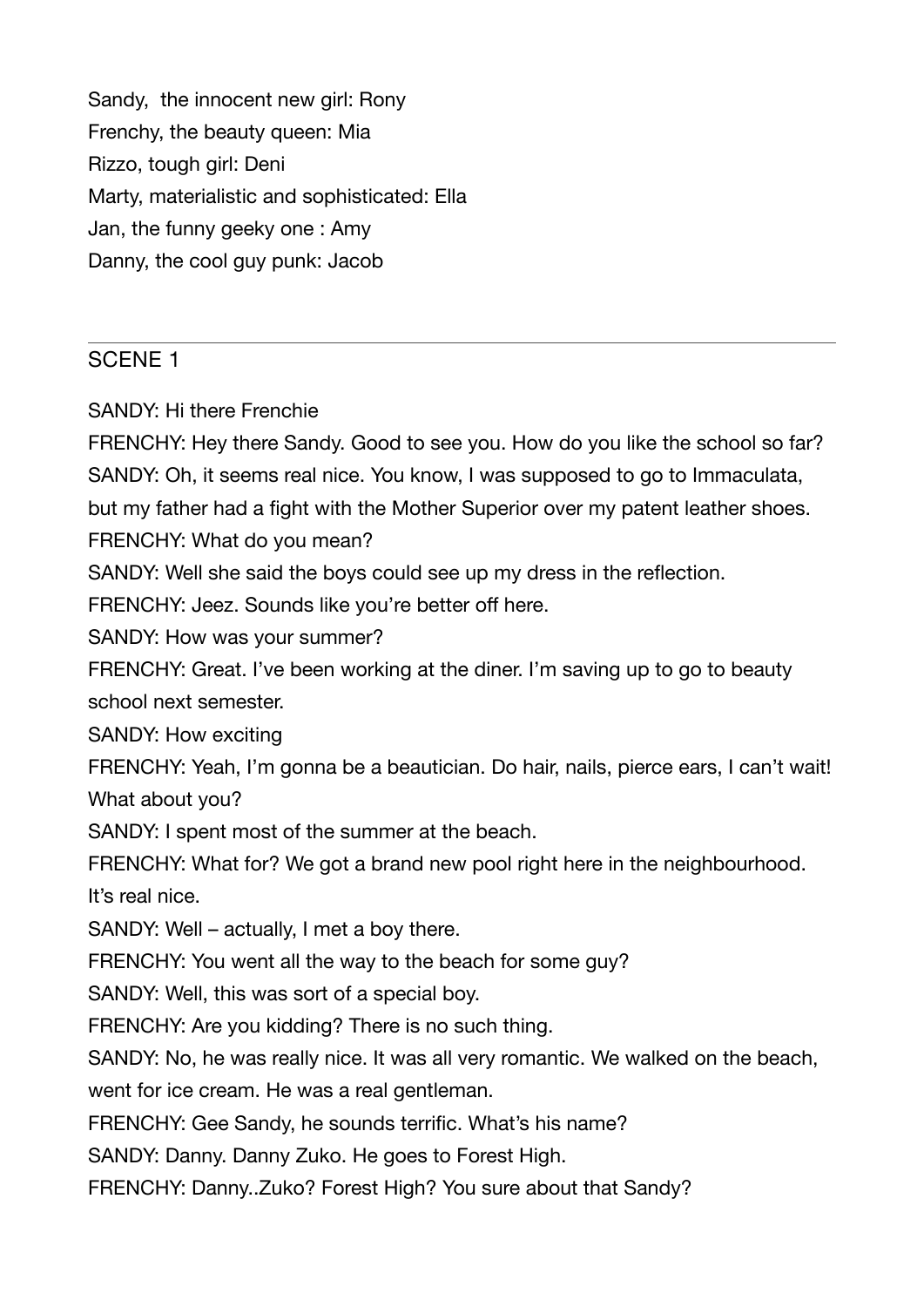SANDY: Yeah, that's what he told me.

FRENCHY: Eek…

SANDY: What is it?

FRENCHY: Well, I hate to break it to you Sandy… but what guys say aint always true. Gentleman? Forest high? It's all an act.

SANDY: What do you mean?

FRENCHY: Maybe you should ask him for yourself… he's over there by the bandstand

SANDY: (*Shocked)* Danny?! He goes to Rydell? Why would he lie to me?

FRENCHY: You don't need a guy like that Sandy. Lets go. (*Girls exit)*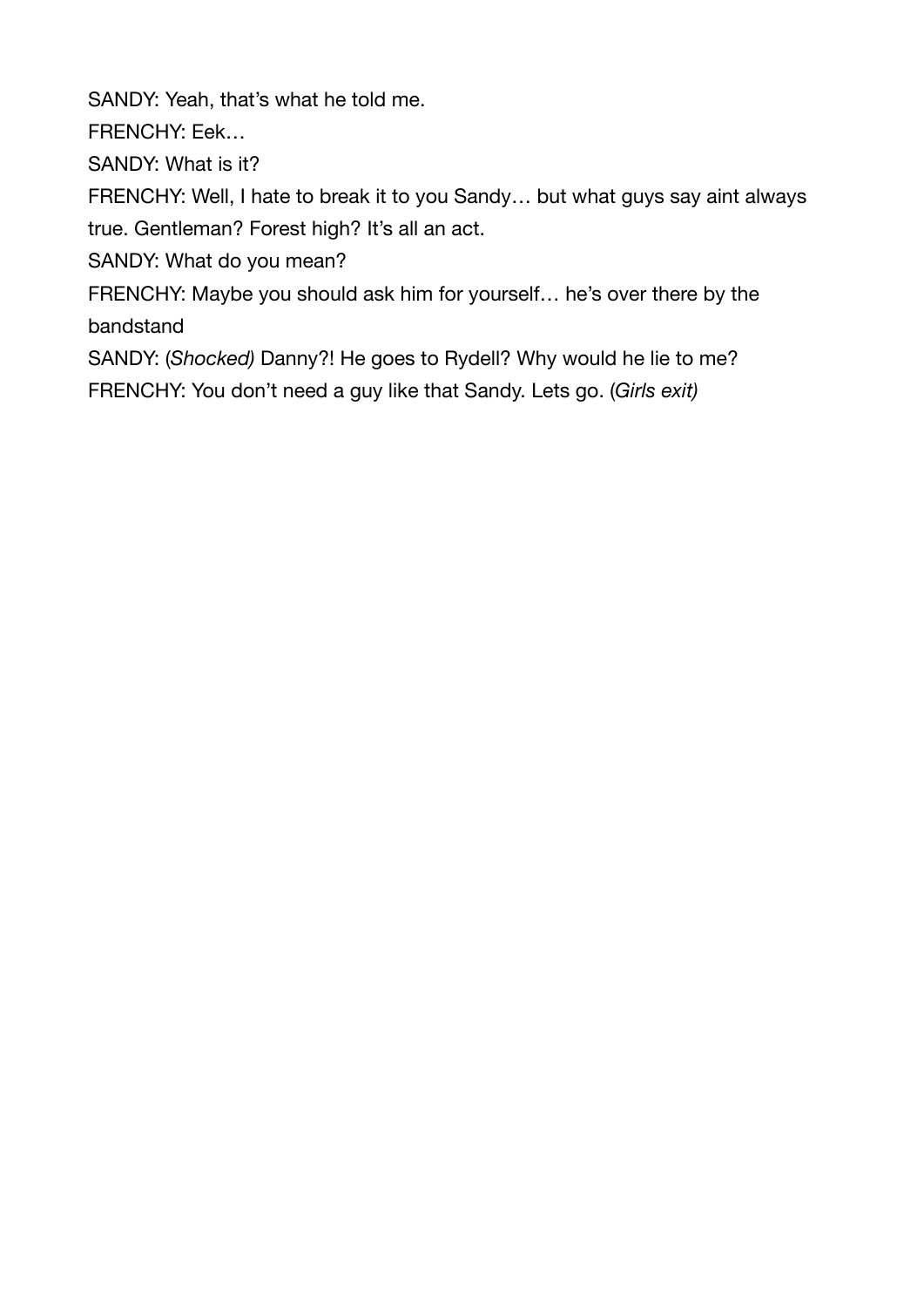Danny sits on stage sulking and Rizzo enters

RIZZO: Hey Zuko.

DANNY: Yo Rizz, what's shakin'?

RIZZO: What's the matter with you?

DANNY: Ah, nothin'.

RIZZO: *(teasing)* I hear you and little miss new girl spent a romantic summer at the ice cream parlour.

DANNY: Oh yeah? Where'd ya hear that?

RIZZO: Didn't think she was your type? All petticoats and bible study? Did you fall for her goodie goodie charm?

DANNY: Nah, you know how it is. Rockin' and rollin'. I'm working at the garage now, helping Kenickie fix up old cars. I don't got time for going steady with some chick.

RIZZO: I heard she dumped you when she found out you ain't no alter boy.

DANNY: News travels fast huh?

RIZZO: So it's true? Danny Zuko got dumped by the new girl?

DANNY: Just leave it, will ya.

RIZZO: *(thinking this is hilarious)* Awww! Don't tell me cool guy Danny Zuko's all shook up over little Sandra Dee? Did she break your little heart, huh Zuko? DANNY: Look, I said leave it.

RIZZO: I mean what did you two even do together? Read poetry? Drink hot cocoa and play with her dolls house? Did you help her sell her girls scout cookies, huh? DANNY: Alright, that's enough!

*Danny is visibly upset, Rizzo realises and stops teasing* 

RIZZO: You really are cut up over this chick, huh?

DANNY: If you gotta know... yeah... I liked her...and I blew it.

RIZZO: Whatcha do?

DANNY: I said I went to forest high… and that I was on the track team… and I

might've maybe said I was a straight A student

RIZZO: Oh boy…

DANNY: I just told lie after lie and then I was in too deep ya know?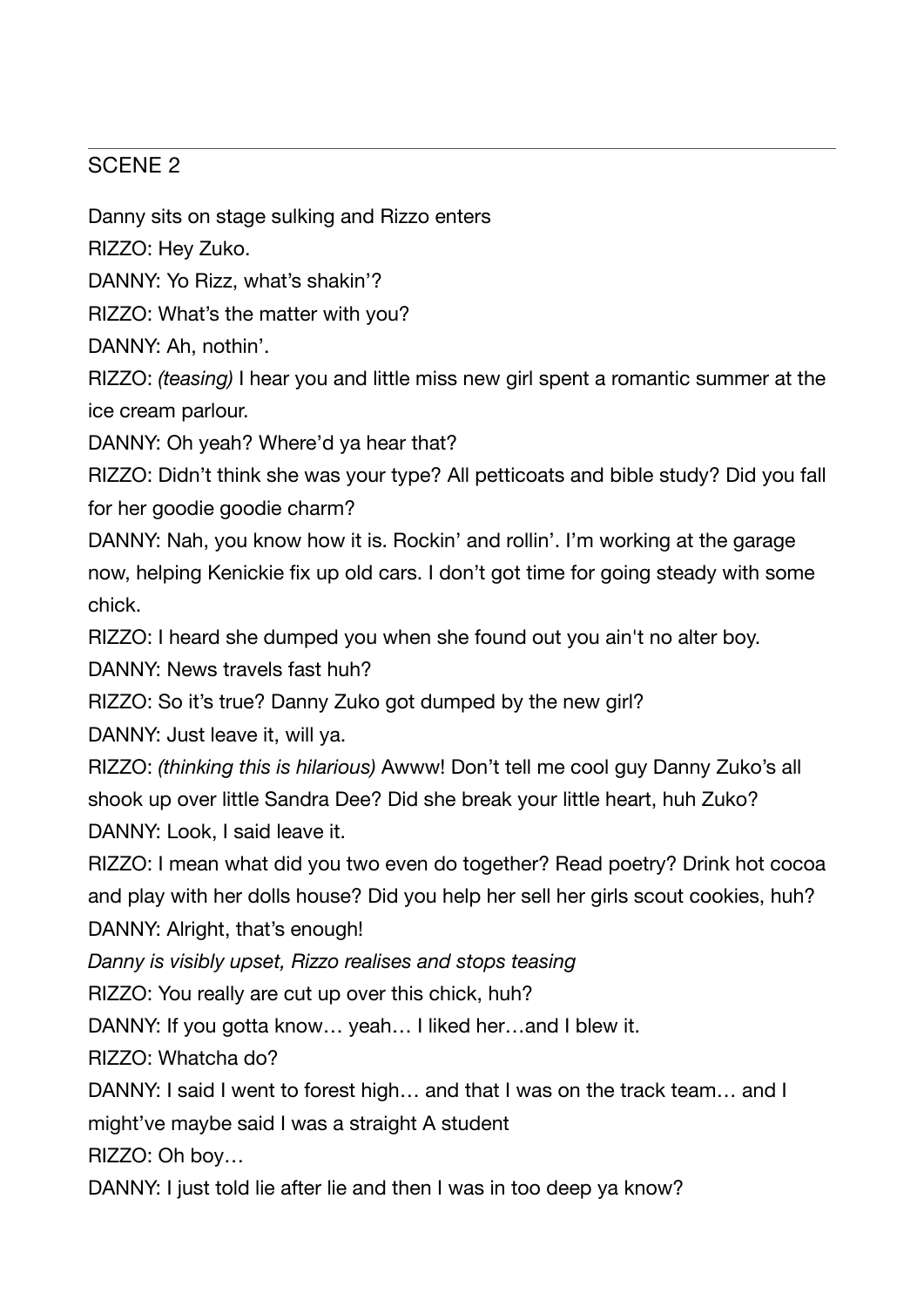RIZZO: You can say that again.

DANNY: Don't tell people, Rizz. I got a reputation and stuff. I'm Danny Zuko. I'm cool. This don't look good.

RIZZO: I can't make any promises. The pink ladies love themselves some hot gossip.

DANNY: C'mon!!

RIZZO: Alright, alright, my lips are sealed. Wanna skip 5th period and go get corn dogs?

DANNY: You bet.

*Danny and Rizzo exit*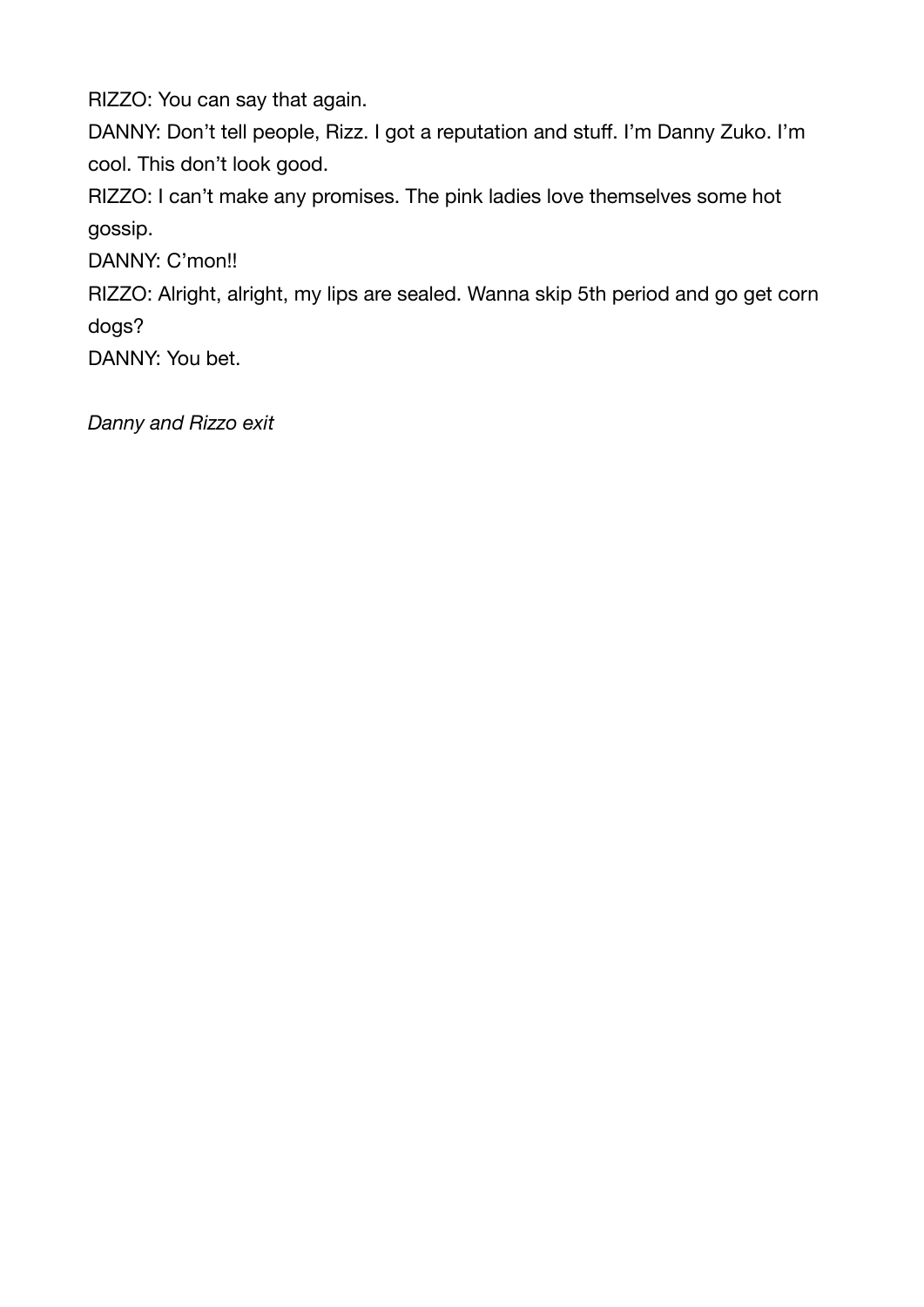*Girls are at a sleepover. Frenchie is doing Sandy's hair and Jan & Marty are reading a magazine when Rizzo enters.* 

RIZZO: Ok ladies, lets get this party started. Ta-da! I stole it from my parents wine cellar. Pass it round girls.

MARTY: Ooh fancy *(drinks)*. Here, Sandy, your turn.

SANDY: Oh, no thanks. I don't drink.

JAN: Ah, go on try it. It isn't going to kill you. *(Sandy takes a drink and starts coughing)* 

FRENCHY: You ok Sandy? Maybe just a small sip if you're not used to it.

RIZZO: Hey, I'll bet you never had a drink before, did ya little Sandra dee?

SANDY: Sure, I did. I had a sip of champagne at my cousin's wedding once.

RIZZO: Oh, ring-a-ding-ding.

FRENCY: Hey, Sandy, you ever wear earrings?

MARTY: Earrings would suit you. I think they might stop your face from looking so skinny.

FRENCHY: Would you like me to pierce your ears for you? I'm going to be a beautician, you know.

JAN: Yeah, she's real good. She did mine for me. Cute, right?

SANDY: I…I don't know…Ow!

FRENCHY: Hey, hold still, would you?

PATTY: Hey, French… why don't you take Sandy into the bathroom? Your Mom will kill you if there's blood all over the place like last time.

SANDY: Blood?!

FRENCHY: It only bleeds for a second.

SANDY: Listen, Frenchy, I'm sorry, but I'm not feeling too well, and I… *(Sandy faints)*

JAN: Uh oh…Sandy? French, you've gone and killed her!

MARTY: She's fine, she's just fainted. Give her some air.

RIZZO: That chick's getting to be a real pain in the behind. How long are we

supposed to play baby sitter for her? That chick's a real little Sandra Dee.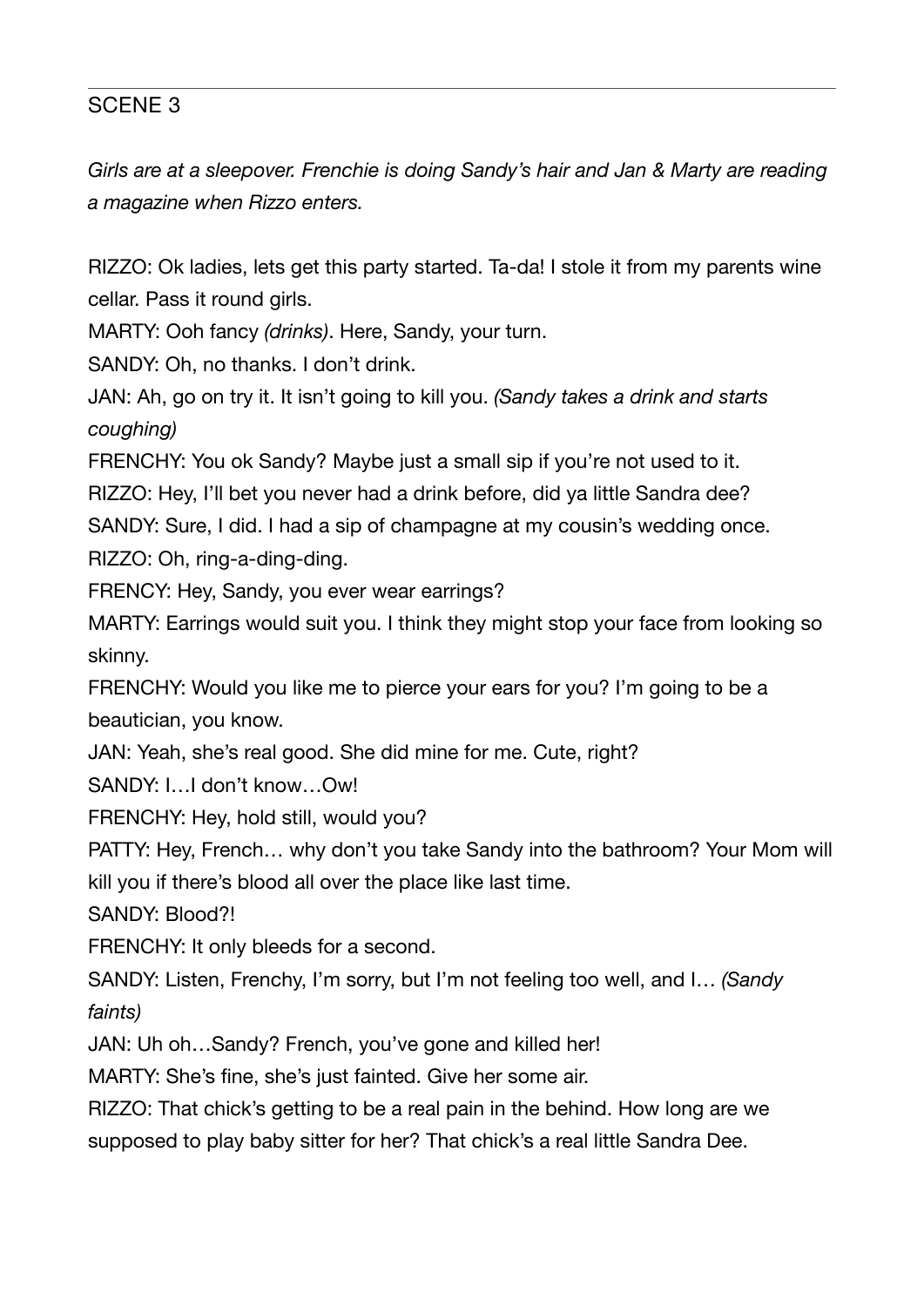RIZZO: Look at me, I'm Sandra Dee Goddess of all purity Won't be misled, trust my heart, use my head I must, I'm Sandra Dee

I don't lie or swear, I don't rat my hair I get ill at the sight of blood Well I don't care, if you think I'm square Fail in school, My name would be mud Oh, no, no Sal Mineo I would never stoop so low Please keep your cool now your starting to drool You Fool! I'm Sandra Dee!

RIZZO: Look, Sandy, if you think you're going to be hanging around with the Pink Ladies – you got to get with it! Otherwise, forget it... DANNY: Psssst! JAN: What was that? DANNY: Psssst! Sandy! MARTY: It's Danny Zuko! And he's calling for you Sandy. RIZZO: Well, well, well, things just got interesting around here. FRENCHIE: Lets go get a better look from out front, come on!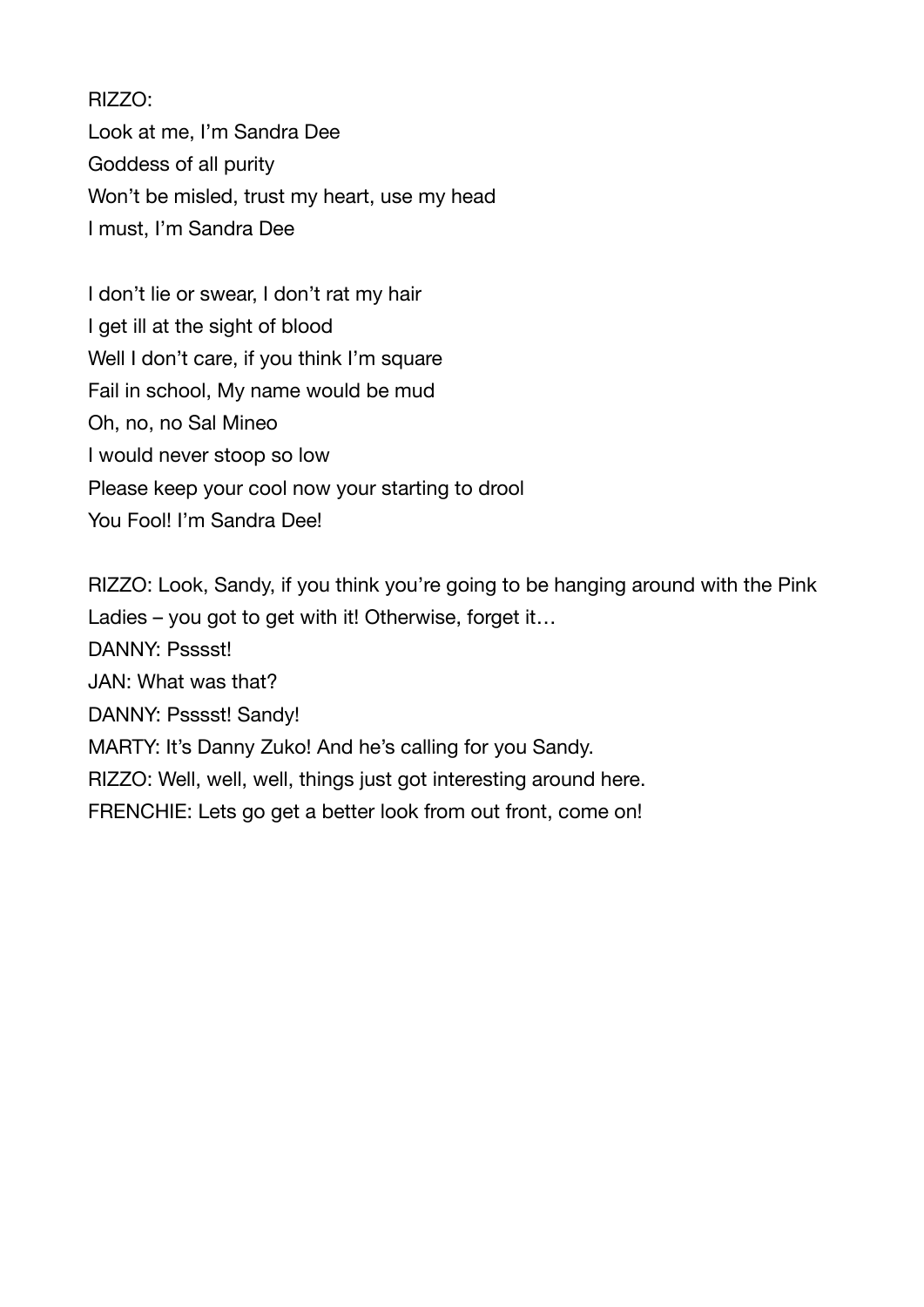#### DANNY:

Sandy, can't you see I'm in misery? We made a start, now we're apart There's nothing left for me Love has flown, all alone I sit and wonder why yi-yi-yi Oh why you left me, oh Sandy, oh Sandy

Baby, someday, when high school is done Somehow, someway, our two worlds will be one In heaven forever and ever we will be Oh, please say you'll stay, oh, Sandy!

DANNY: I gotta scram. Think about what I said will ya?

#### SANDY:

My head is sayin', "Fool, forget him" My heart is sayin', "Don't let go Hold on to the end", that's what I intend to do I'm hopelessly devoted to you

But now there's no way to hide Since you pushed my love aside I'm outta my head Hopelessly devoted to you Hopelessly devoted to you Hopelessly devoted to you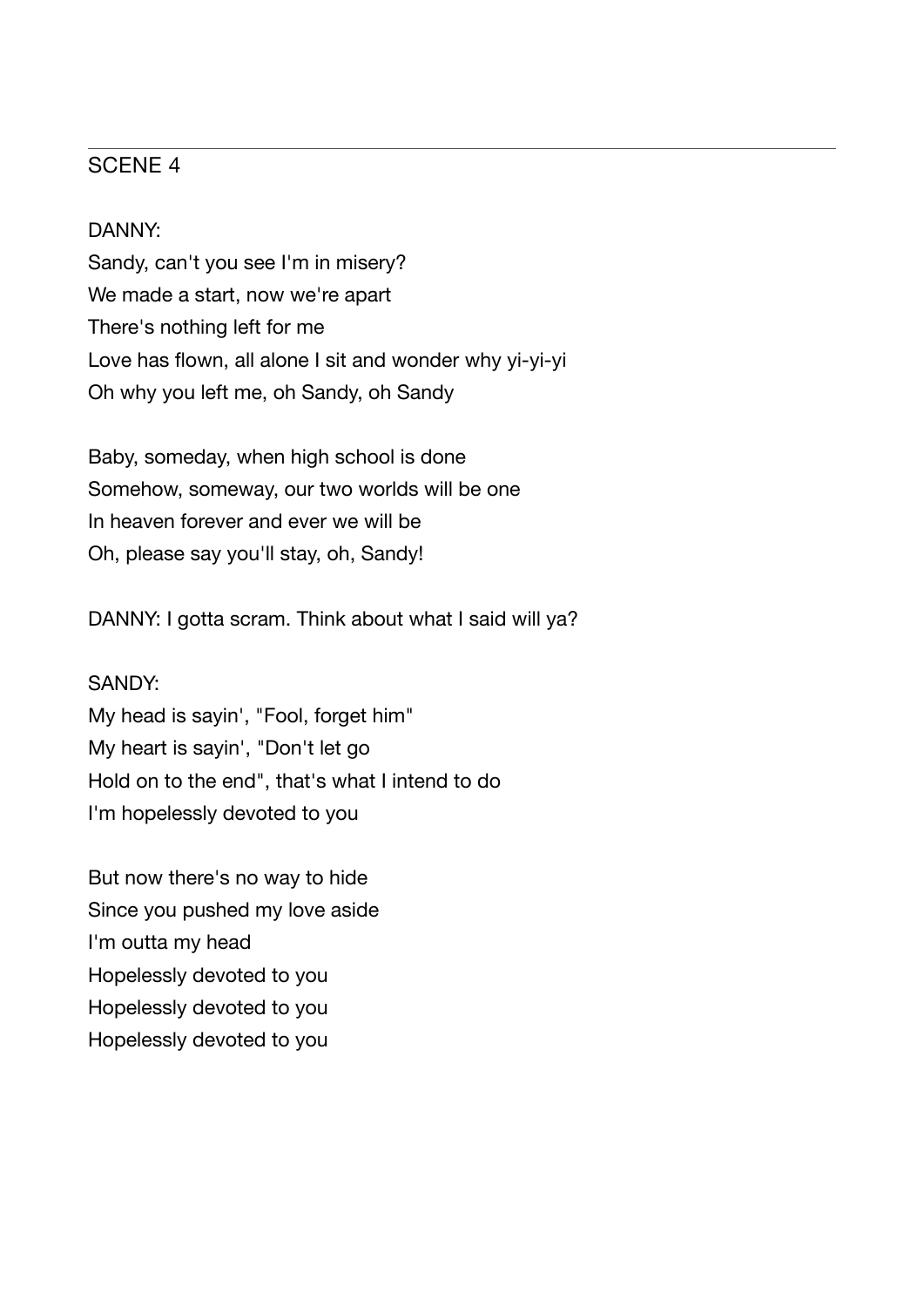*Marty sits at the table in the diner, Jan comes over with 2 milkshakes.* 

Jan: One vanilla milkshake for you Ms Marty. And chocolate for me.

Marty: Aren't you supposed to be working?

Jan: Meh.. I can take a break.

Marty: Is this low fat?

Jan: Errrr… sure?

Marty: Thanks Jan. I needed this.

Jan: You feelin' down in the dumpster, huh? How come?

Marty: I'm missing my love.

Jan: Your what now?

Marty: Freddy

Jan: *(looking blank)* Huh?

Marty: You know *my* Freddy. The marine. We're engaged to be married, just as soon as he comes home.

Jan: Jumping bajeesus Marty, engaged?! That's a big deal.

Marty: Well you see, he sent me some perfume from Germany, pearls from France, and the most beautiful leather handbag from Italy. That's how I knew it was meant to be.

Jan: Cause he sent you expensive stuff? Is that what love is?

Marty: Sure is, Jan. You'll know it someday.

Jan: Gee, I hope so. I better get back to work.

Marty: You mind if I stay here a while? I wanna write Freddy a letter.

Jan: Sure, knock yourself out.

### MARTY:

Freddy my love, I miss you more than words can say.

Freddy my love, please keep in touch while you're away.

Hearing From you can make the day so much better,

Getting a souvenir or maybe a letter.

I really flipped over the grey cashmere sweater,

Freddy my love, Freddy my love, Feddy my love, freddy my love *Marty leaves holding the letter.*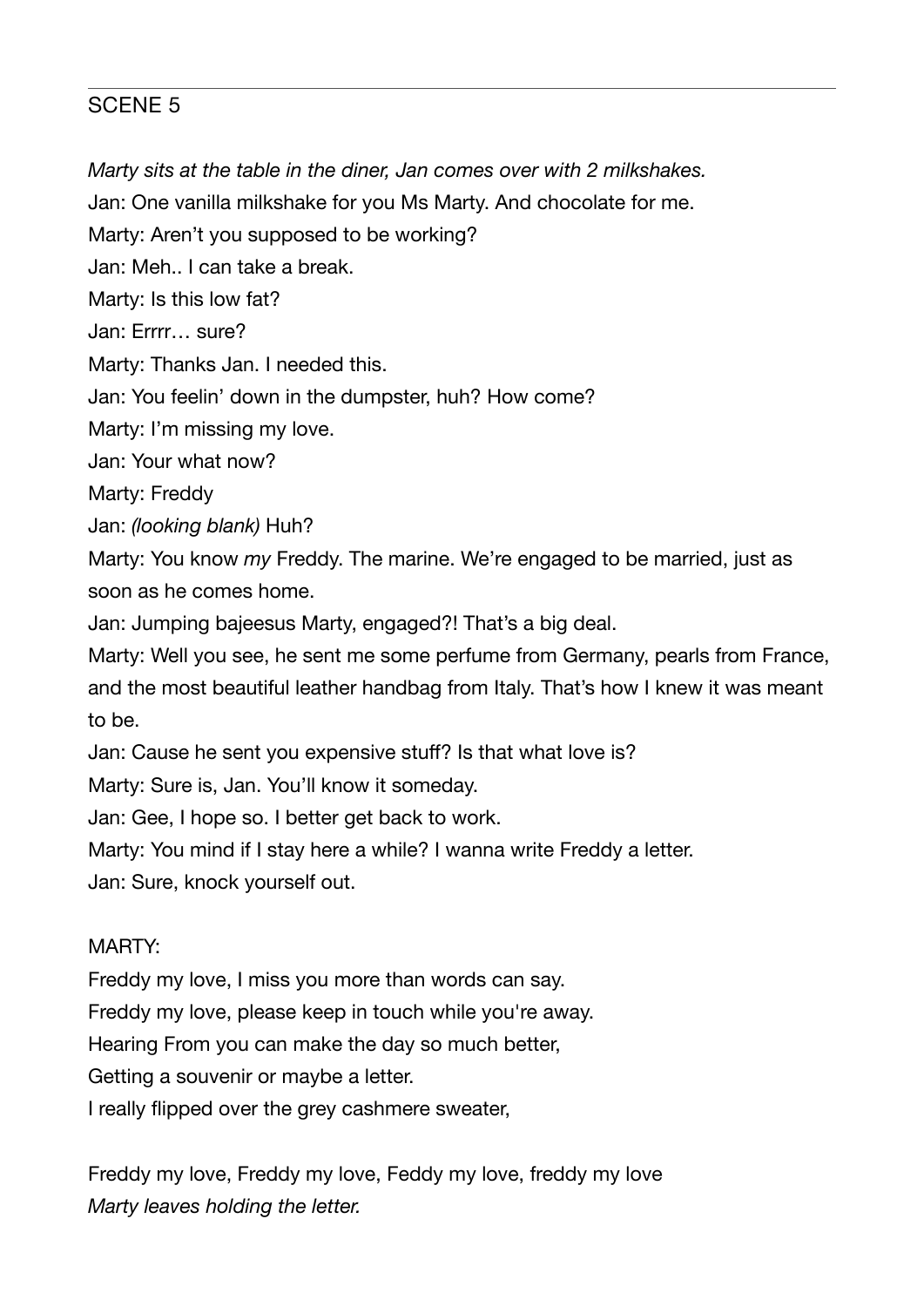Jan enters

Jan: Engaged? Engaged!? Imagine that. I didn't even have a date for the prom!

It's raining on prom night, my hair is a mess It's running all over my taffeta dress It's wilting the quilting on my maiden form And mascara flows right down my nose Because of the storm I don't even have my corsage, oh gee It fell down a sewer with my sister's ID

Maybe one day, huh. Jan exits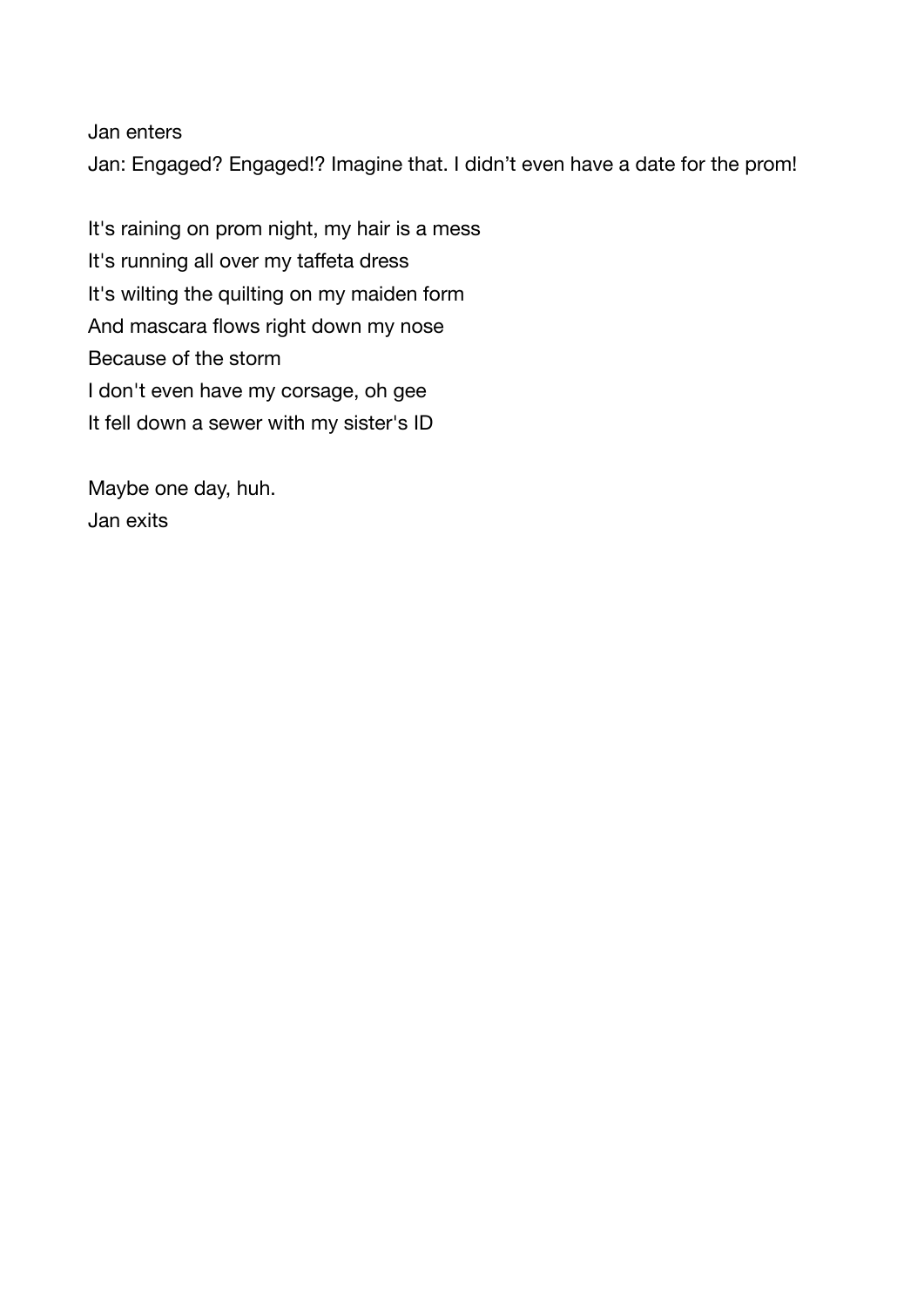DANNY: Ok ladies, cars are outside. Are we all ready?

FRENCHIE: I just gotta do my lipstick!

DANNY: French, how come you're the last one ready. You're the beauty queen

around here.

Jan: Shhhh

Rizzo: You might wanna take that back

Marty: It's kinda a touchy subject

FRENCHIE: I dropped out ok! I couldn't hack it!

Your story sad to tell

A teenage ne'er do well

Most mixed up non-delinquent on the block

My future's so unclear now

What's left of my career now?

Can't even get a trade in on my smile

Beauty school dropout

No graduation day for me

Beauty school dropout

Missed my mid-terms and flunked shampoo

Now my bangs are curled

My lashes twirled

But still the world is cruel

Wipe off my angel face and go back to high school

Sandy: Come on Frenchie. Forget about it and lets enjoy the dance.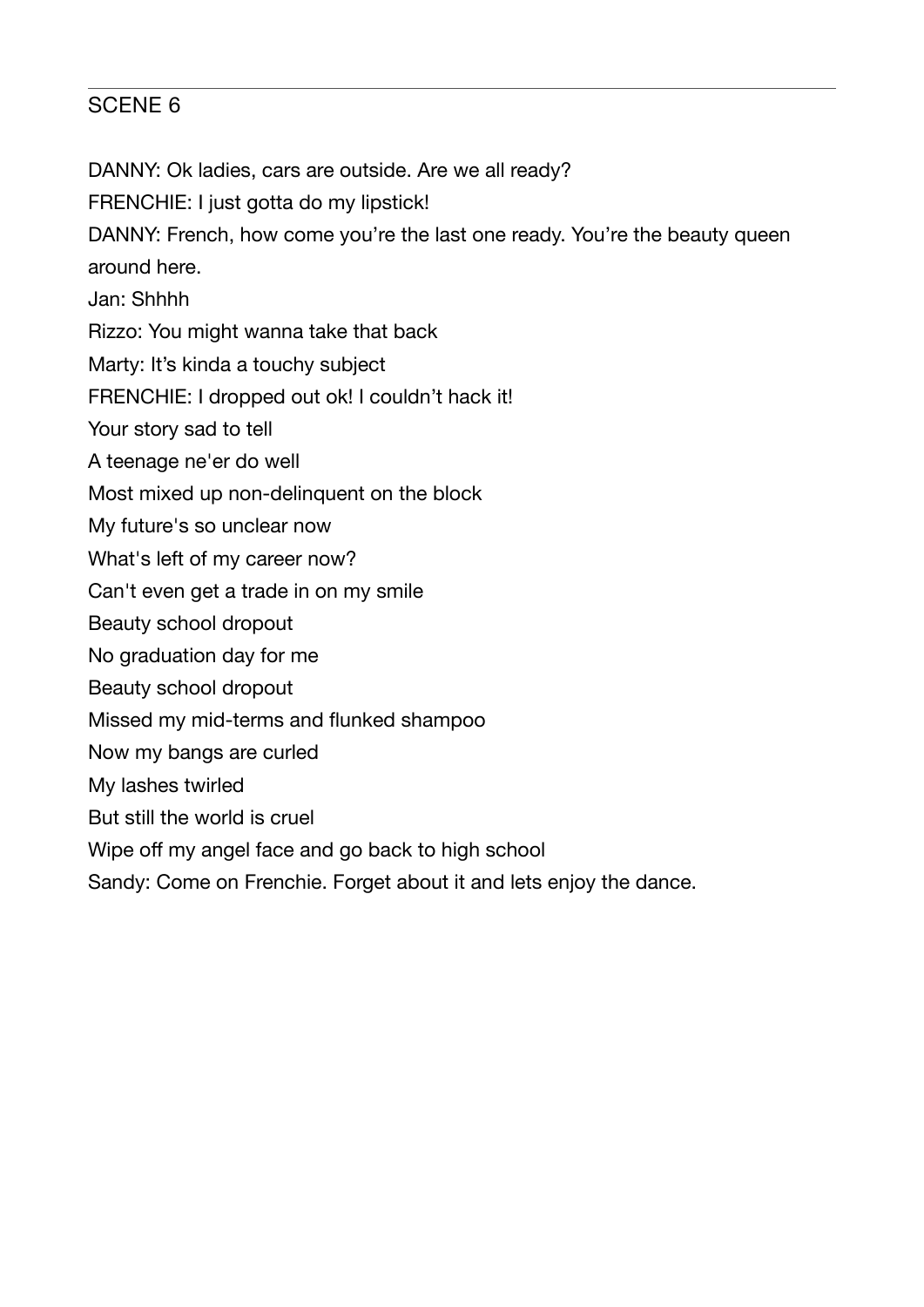### HAND JIVE DANCE

ALL:

We go together Like rama lama lama ka dinga da dinga dong Remembered forever As shoo-bop sha wadda wadda yippity boom de boom Chang chang changitty chang sha-bop That's the way it should be Wah-oooh, yeah! We're one of a kind Like dip da-dip da-dip doo-wop da doo-bee doo Our names are signed Boogiewoogie boogiewoogie Shooby doo-wop she-bop Chang chang changitty chang sha-bop

We'll always be like one, wa-wa-wa-one

When we go out at night And stars are shinin' bright Up in the skies above Or at the high school dance Where you can find romance Maybe it might be love

### DANCE BREAK

We'll always be together x8